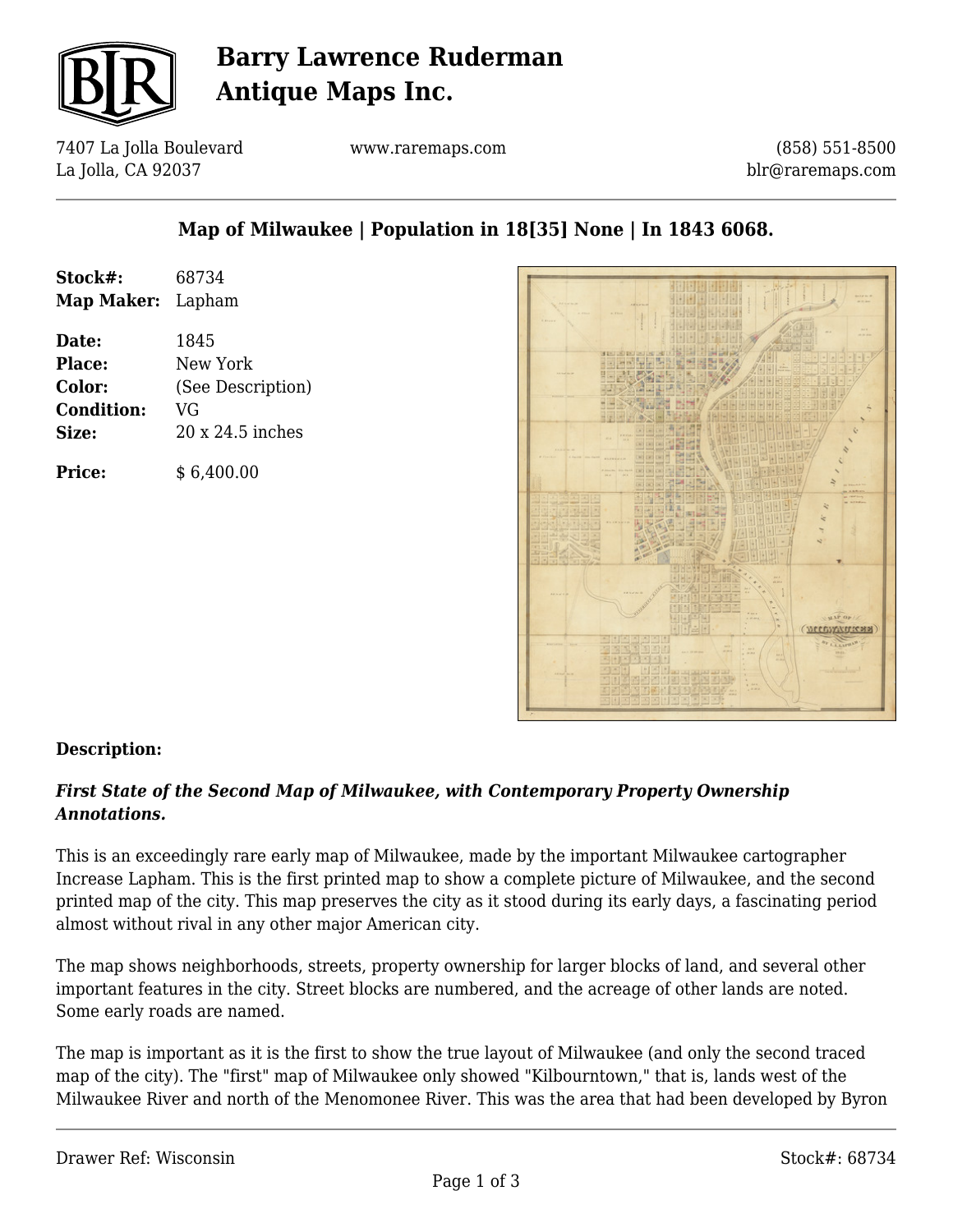

# **Barry Lawrence Ruderman Antique Maps Inc.**

7407 La Jolla Boulevard La Jolla, CA 92037

www.raremaps.com

(858) 551-8500 blr@raremaps.com

## **Map of Milwaukee | Population in 18[35] None | In 1843 6068.**

Kilbourn, and he had wanted to promote his land at the expense of Juneau town and Walker's Point and so commissioned the map. Underhanded techniques abounded during this time from all sides and, with this map omitting two-thirds of the city being just one of the many cases of intrigue.

Notable is the complete lack of bridges on the map, with the only feature spanning the Milwaukee River being a small dam to the north. This is, without a doubt, intentional. The Milwaukee Bridge War (discussed below) was at its peak in 1845, with residents from both sides of the river destroying bridges and attacking over-river residents on a regular basis. After the War cooled down, three new bridges were built. This map was almost certainly related to this conflict and perhaps served to aid in the decision regarding where to put the new bridges.

The map records the plots owned by four early landowners in "Kilbourntown" section of Milwaukee. The four owners are "B. Comstock + co." (yellow); "B. Kilbourn" (green); "J M Mc Carty" (pink); "M.T. Williams" (blue).

The map was engraved by Sherman & Smith in New York, and designed by Increase Lapham. Lapham was an important figure of the early Midwest, having been an early resident of Kilbourntown since 1836. He is thought to have published the first scientific work west of the Great Lakes and was an important naturalist who helped in the founding of the National Weather Bureau.

### **The Milwaukee Bridge War of 1845**

The streets in Kilbourn's map are somewhat offset from those in Juneautown. The effects of this can be seen on modern maps of downtown Milwaukee, where the streets on the east and west sides of the river do not match up. This became a major issue in 1840 when the Wisconsin Territorial Legislature ruled the city's ferry network inadequate for the growing city and ordered a bridge to be built. By 1844 a total of four bridges had been built across the Milwaukee River. Three of the bridges (at Chesnut, Oneida, and North Water) were opposed by Kilbourn as they encumbered water access to his docks.

On May 3rd, 1845, a schooner crashed into the bridge at Spring Street, which had been supported by Kilbourn and the West Ward. Rumors spread among the East Ward residence that Kilbourn had arranged for the accident to happen. The West Warders then took it upon themselves to destroy the Chestnut Street bridge (support by Juneau and his faction), which they called a nuisance to water traffic. After the West Warders collapsed the western section of the Chestnut Bridge, East Warders gathered weaponry, including an old cannon, and brought them to bear on the west bank. Before they fired on the west bank, word spread that Kilbourn's young daughter had just died and cooler heads prevailed.

The rivalry that had built for ten years dissipated over the remainder of 1845, and, in 1846, plans for three